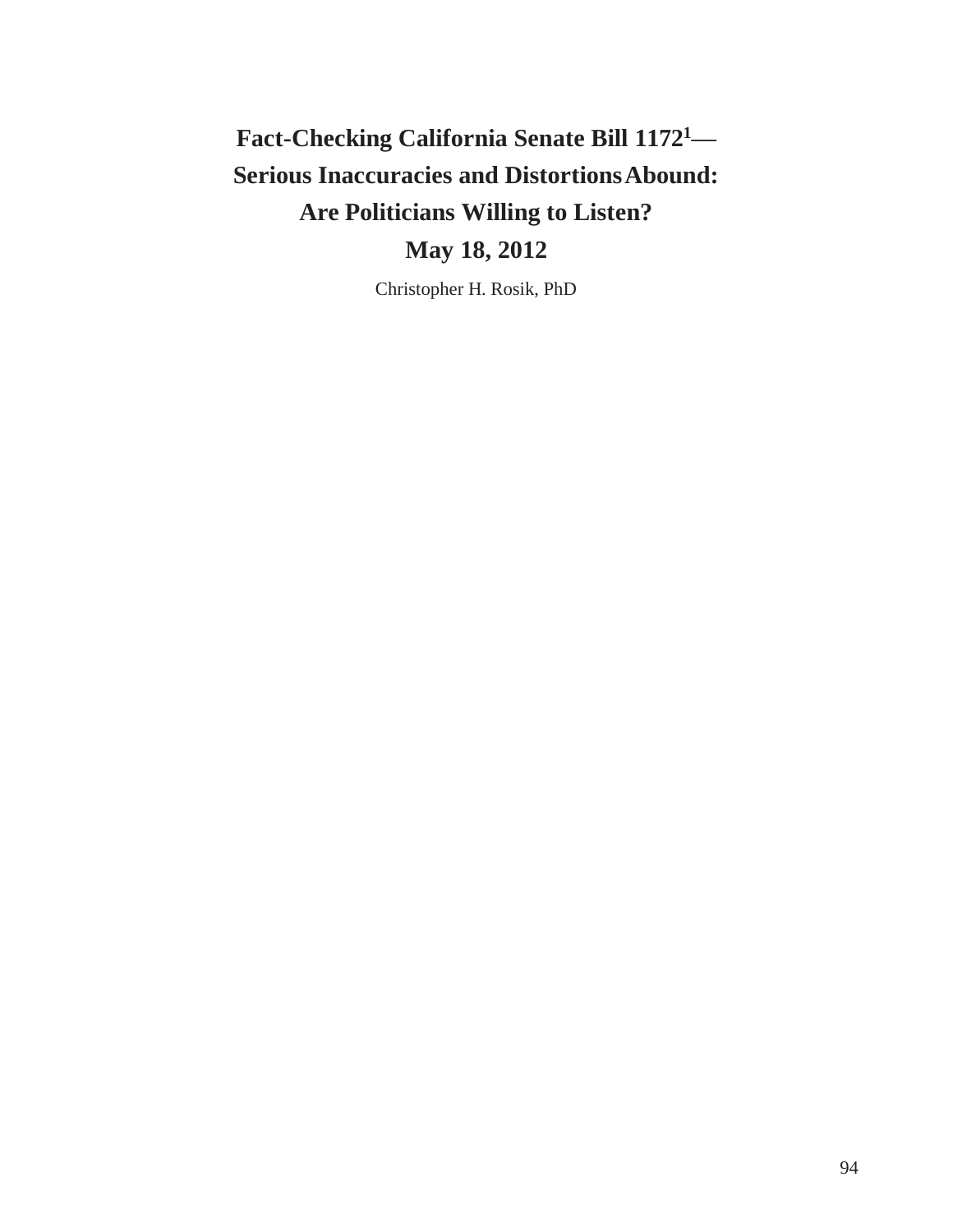The same week California governor Jerry Brown announced that the state was now \$16 billion over budget, with the implication that more social-welfare cutbacks affecting thousands of children would be necessary, SB 1172 was passed by the California Senate Judiciary Committee. It will now enter deliberation by the full California Senate with a stated purposed to protect an unknown number of minors and others from the "dangers" of sexual orientation change efforts (SOCE).

Even the *L.A. Times*, not known to be a voice of conservatism, has come out against this legislation, saying it constitutes unnecessary government intrusion into what should be mental health association policy matters. (On matters of science, however, the *Times* naively accepted the picture spun by the sponsors of SB 1172; see htttp:// articles.latimes.com/2012/may/11/opinion/la-ed-0511-therapy-2012051).

But will this legislation really do much to protect minors and adults who might otherwise avail themselves of SOCE? When we examine some of the contentions SB 1172 touts as "facts," greater clarity can be obtained regarding the partisan nature of this bill.

**SB 1172**: States that SOCE practitioners use aversive treatments such as electric shock or nausea-inducing drugs.

**Fact:** Aversive treatments were common for a wide variety of psychological conditions in the 1960s and 1970s, including sexual orientation (see [http://narth.com/2011/05/facts](http://narth.com/2011/05/facts-)and-myths-on-early-aversion-techniques-in-the-treatment-of-unwanted-homosexualattractions/). However, aversive treatments were eventually determined to be ineffective in addressing sexual orientation and have not been utilized for decades. In fact, in a quick analysis of the psychological and medical databases, I could find no published new research on aversive treatments and homosexuality after 1981. Similarly, the APA's (2009) *Task Force Report on Appropriate Therapeutic Responses to Sexual Orientation* did not identify any such studies after 1981. Even the bill's authors had to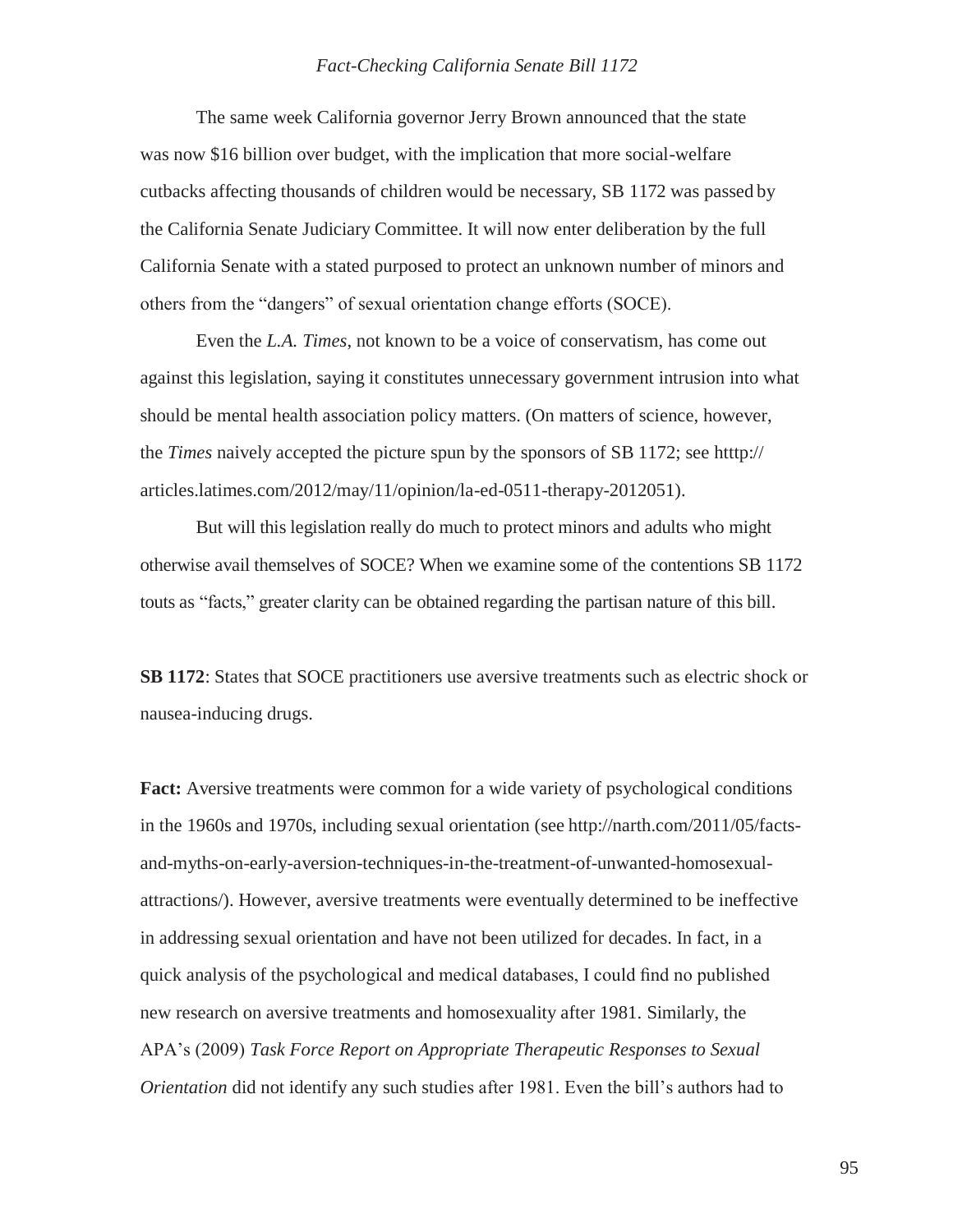rely on a 1994 report from the American Medical Association, a nearly twenty-year-old document.

The linking of SOCE practitioners with aversive and shock treatments is a favorite smear tactic of SOCE opponents, but it has not had any basis in fact for more than thirty years. Moreover, NARTH is on record as *not* recommending these practices due to ethical and efficacy concerns (NARTH, 2010). The fact that this inaccuracy is highlighted so prominently in SB 1172 certainly lends credence to the suspicion that the primary aim of the bill's sponsors is to demonize SOCE and the clinicians who engage in this practice.

**SB 1172**: Claims that SOCE can be harmful or carry some risk of harm and that this is something SOCE practitioners deny.

Fact: SOCE, as is the case with all forms of psychological care, carries some risk of harm. No professional therapist engaged in SOCE would deny this. The question is whether SOCE carries an exceptionally greater risk than all other forms of psychological intervention—and the answer is that no studies exist that can truly speak to this issue. The studies cited by the APA task force (2009) concerning harm are unable to be generalized beyond their specific samples, and the task force report concluded, "Thus, we cannot conclude how likely it is that harm will occur from SOCE" (p. 42). For the sponsors of SB 1172 to use this literature as a means of casting aspersions on all SOCE is an act of scientific dishonesty.

The most popularly cited study regarding harm from SOCE (Shidlo & Schroeder, 2002) *specifically warns* readers about generalizing from their research, which did not distinguish licensed professionals and religiously based providers of SOCE in their reports of harm. Furthermore, the authors of the study advertised for respondents with this notice: "Help Us Document the Harm." To be able to know the exact prevalence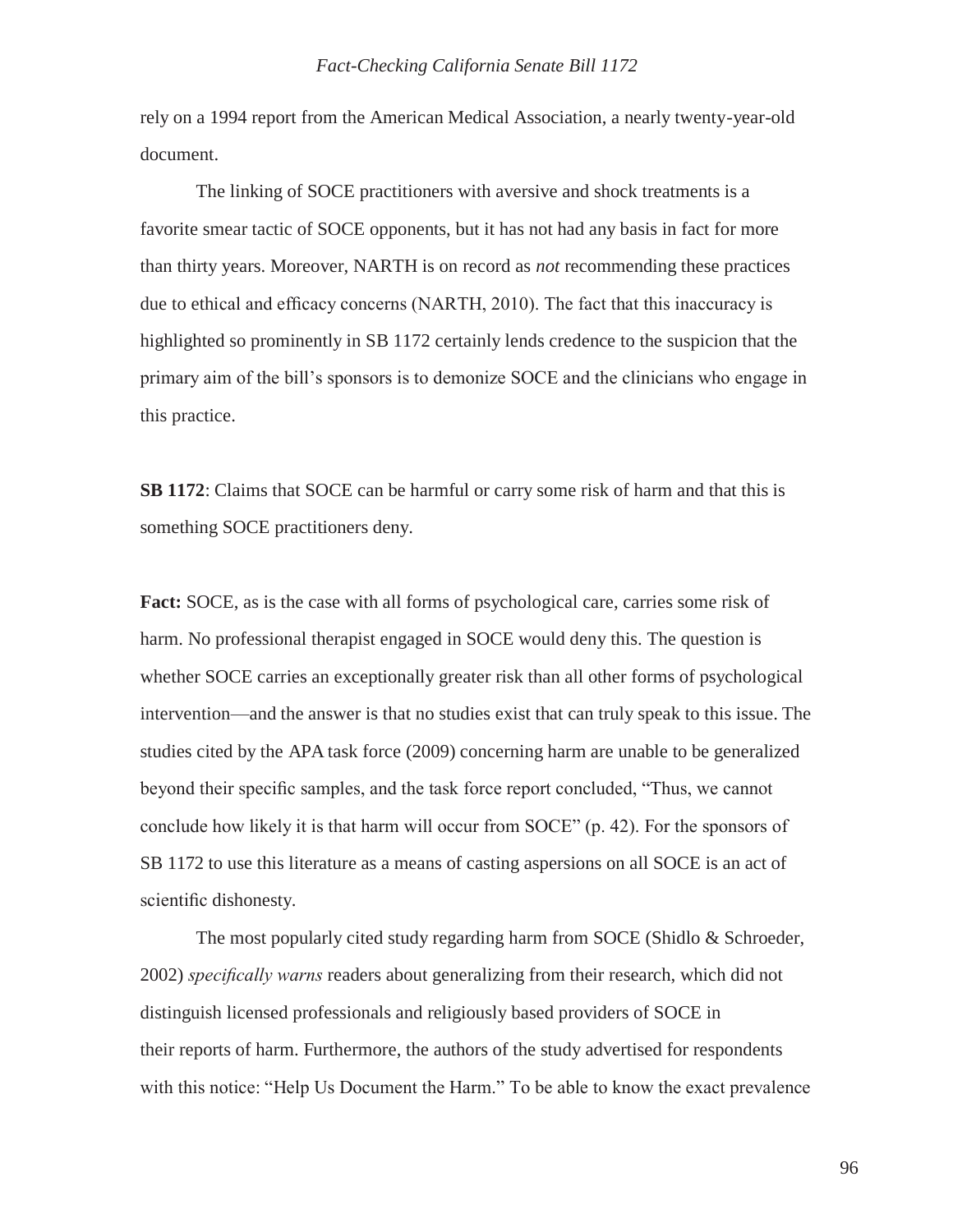of harm in SOCE and the significance of this prevalence rate, we would need to see prospective, longitudinal studies using representative samples, *not* personal anecdotes or samples that were advertised as being sought to "help" the researchers achieve a desired outcome. Such studies would need to track harm in other forms of psychological intervention (such as marital therapy) for interpretive comparison. The fact that an intervention might be harmful in the absence of any scientific data that speak to the prevalence and significance of this harm is not a sufficient justification for banning or marginalizing an intervention. An ideologically based political activism rather than an objective scientific outlook appears to again be lurking in the background of SB 1172.

**SB 1172**: Claims that the bill will protect minors from the potential, harmful effects associated with SOCE, including severe mental or emotional problems such as suicide.

**Fact**: Notwithstanding the considerations regarding claims of harm noted above, there is reason to believe that *this bill* will likely *increase* harm to minors through its unintended consequences.

Here's how I come to this very plausible conclusion. It would appear quite likely that the majority of parents who bring their children to therapists for SOCE are conservatively religious. SB 1172 sponsors assume that if SOCE is prohibited among licensed mental health professionals, these parents would then bring their children to clinicians who would provide only that care aimed at encouraging their children to embrace their GLB identity and behavior.

I think the more likely scenario is that these parents, many of whom are already suspicious of the mental health professions, will simply pursue SOCE for their children from unlicensed, unregulated, and unaccountable religious counselors who do not fall under the jurisdiction of this bill. The vast majority of anecdotal accounts of harm to minors from SOCE seem attributable to these types of counselors and to religiously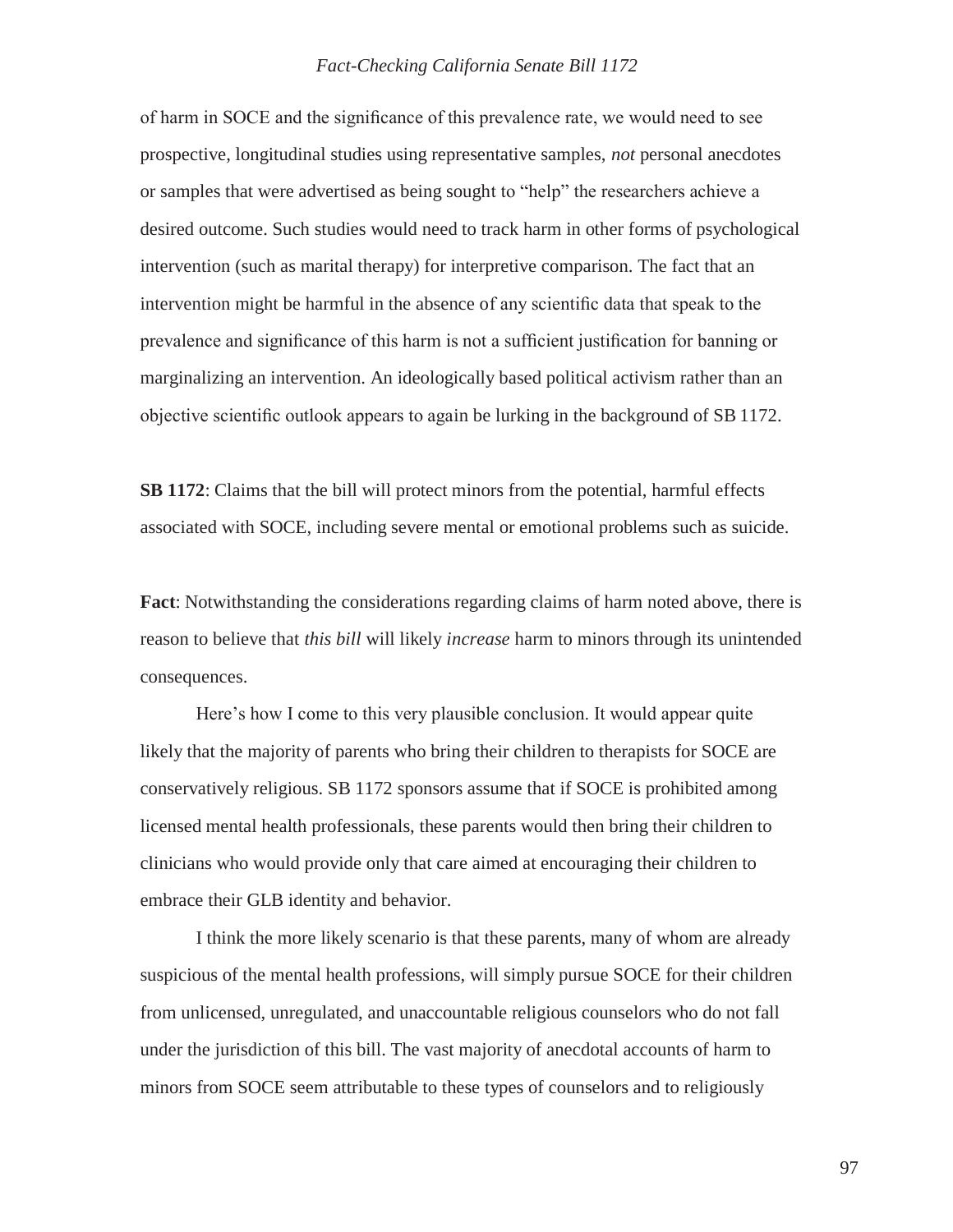oriented programs. Parents who receive professional care by SOCE clinicians whom they sense are understanding of and sympathetic to their worldview will be receptive to their guidance, especially when their child is not interested in SOCE. It is highly unlikely that the average unlicensed conservatively religious counselor will be as sensitive to the contextual and motivational considerations licensed therapists must assess when determining if change-oriented intervention is appropriate for a minor client. This is a prescription for an increased risk of harm. It would indeed be a tragic but foreseeable irony if the sponsor's zeal to ban SOCE for minors via SB 1172 ends up actually increasing the harm these youth experience.

SB 1172 makes it clear that SOCE includes "psychotherapy aimed at altering the sexual or romantic desires, attractions, or *conduct* of a person toward people of the same sex so that the desire, attraction, or *conduct* is eliminated or *reduced* or might instead be directed toward people of a different sex" (Article 15. 865 [d]; emphases added). This language seems to imply that psychotherapeutic intervention to reduce same-sex behaviors among minors is to be prohibited. It is worth asking whether such broad language will have a chilling effect on even non-SOCE therapists who are asked to help minors reduce or manage their addictive or compulsive same-sex behaviors. It seems quite conceivable that a minor at some later point could feel retrospectively slighted by this treatment and therefore be enticed by SB 1172 to file legal action against the therapist to the tune of up to \$5,000.

So again, another unintended consequence of this bill could be to reduce the pool of non-SOCE therapists willing to wade into the incredibly murky clinical waters that SB 1172 would create, thus increasing harm by reducing the availability of any psychological services to LGB youth in California.

One last observation that can provide further perspective: One wonders what the sponsors of SB 1172 would say about a widespread intervention for minors that carries the following warning: *"[This intervention] increased the risk of suicidal thinking and*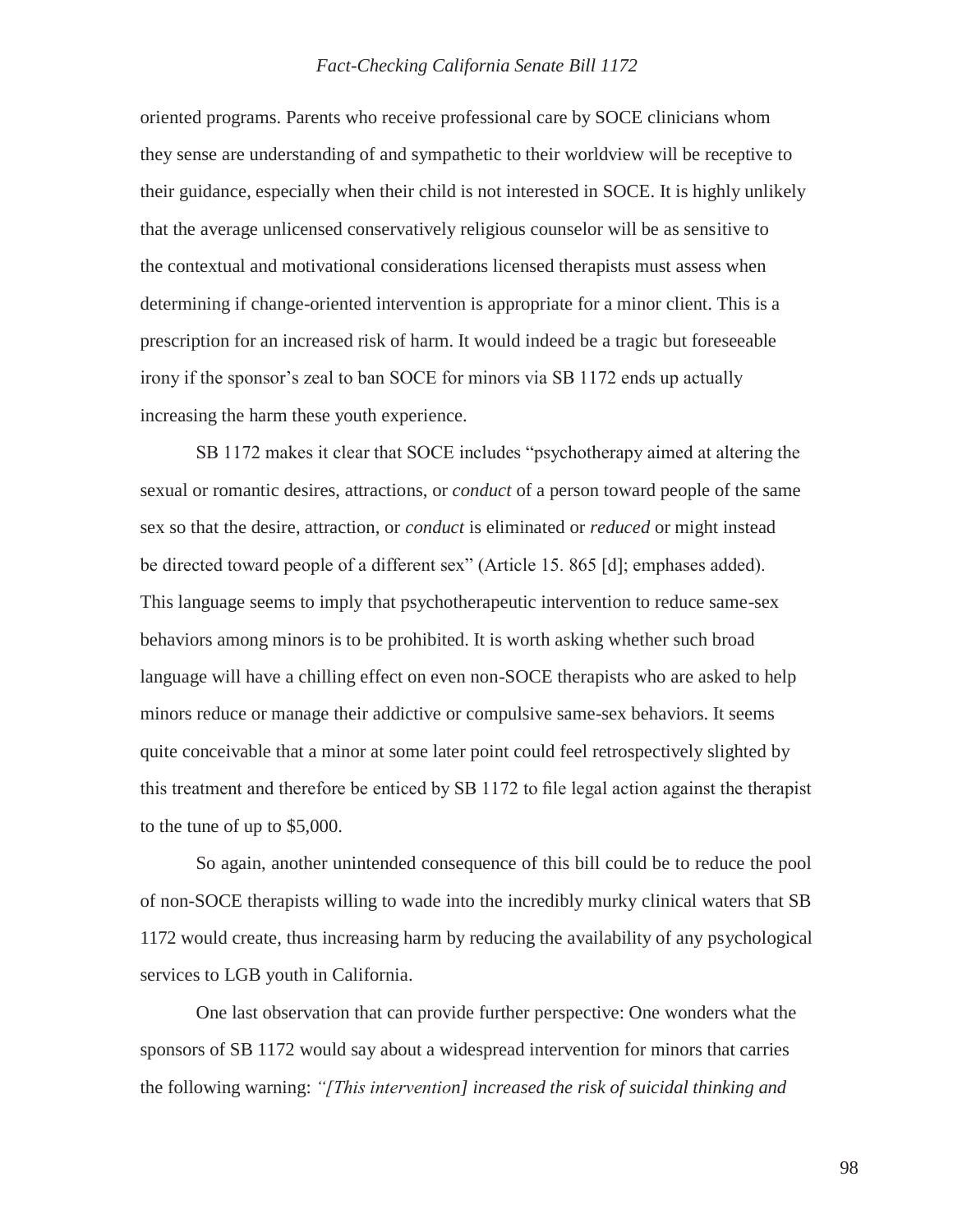*behavior (suicidality) in short-term studies in children, adolescents, and young adults with major depressive disorder (MDD) and other psychiatric disorders."* This is, in fact, the warning for the antidepressant Prozac. You can check out the potential side effects for other medications at [www.pdf.net.](http://www.pdf.net/) It seems to me that if we are going to begin to ban certain types of psychological interventions on the basis of real (as opposed to uncertain) harms to minors, the sponsors of SB 1172 should be spending a lot more time focusing on the millions of youth (including GLB youth) currently being prescribed these powerful psychoactive medications (I say this as a therapist who thinks medications can have a place in treatment but are currently being overprescribed).

**SB 1172**: Defines informed consent for adult clients as having to include four statements from mental health organizations about SOCE.

**Fact**: The statements used in SB 1172 are actual pronouncements, but the lack of context is clearly meant to depict SOCE in deceptively unflattering terms. The degree to which these four statements have been cherry-picked to provide an unduly negative picture of SOCE can be seen in their publication dates. Three of the four were published between 1993 and 1997, which makes me wonder if these associations have in nearly twenty years said nothing that the sponsors of SB 1172 found sufficient for their purposes. Only the APA's (2009) task force report was recent in origin. Unfortunately, the task force consisted only of psychologists who were against SOCE from the start and excluded several excellent scholars sympathetic to SOCE (Jones, Rosik, Williams, & Byrd, 2010).

This fact raises the curtain on the sociopolitical culture within the major professional mental health associations. While they do good work on many fronts, when it comes to social issues being debated in the culture, the APA and other associations are reliably left of center in their outlook. One example suffices: In 2011, the APA council of representatives voted **157-0** to support gay marriage. This is not a typographical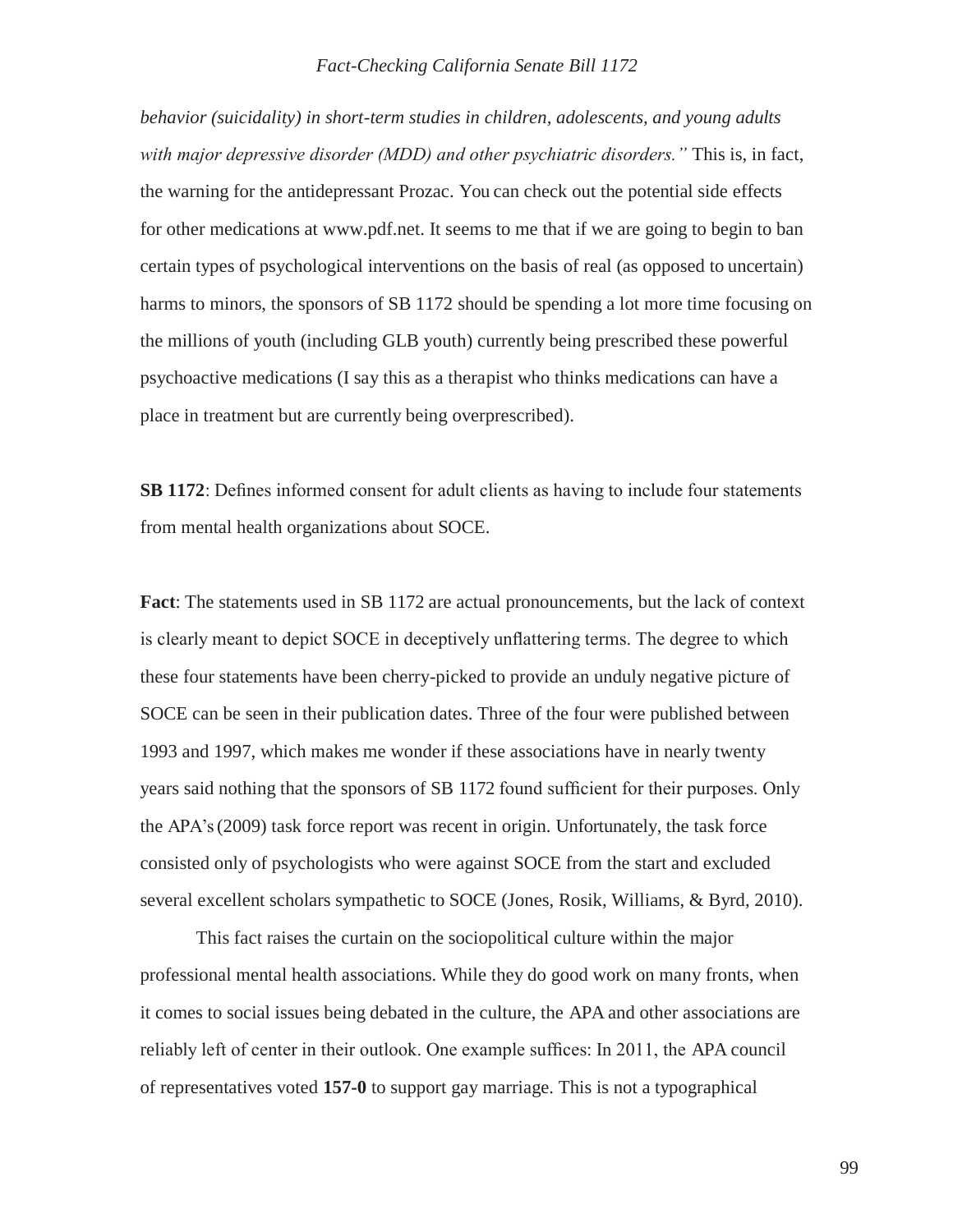error. *Not a single vote* in favor of the keeping the male-female definition as the social ideal. This is a statistically impossible lack of diversity. Whatever one believes about this issue, it stretches incredulity to contend that such a vote does not reflect a mix of political activism and political correctness. In a similar fashion, I believe that many of the pronouncements concerning SOCE cited in SB 1172 represent what occurs in professional mental health organizations when science is allowed to stagnate in the absence of support for viewpoint diversity.

Former APA president Dr. Nicholas Cummings observed that while unsuccessful attempts have been made in the APA to ban SOCE, the APA refused to take a stand on "rebirthing therapy," which resulted in the suffocation death of one child when the birth process was simulated with tight blankets (Cummings, 2008). Cummings then concluded, "If the APA rushes to judgment in the matter of sexual reorientation therapy while remaining derelict in its silence toward proven harmful techniques, therapists will be intimidated and patients will lose their right to choose their own treatment objectives. The APA, not the consumer, will become the de facto determiner of therapeutic goals" (p. 208). This sentiment is equally valid for SB 1172—only in this case California politicians, not the California consumer, will dictate which goals for psychological care are acceptable.

**SB 1172**: Says that SOCE assumes that homosexual orientation is both pathological and freely chosen.

**Fact**: SB 1172 provides no documentation to support this claim. In fact, NARTH represents many professional SOCE providers and is on the record as taking the position that same-sex attractions are usually *not* something people choose in some volitional manner (NARTH, 2010). Though historically many SOCE providers (not to mention most mental health professionals in general) viewed homosexuality as psychopathological, this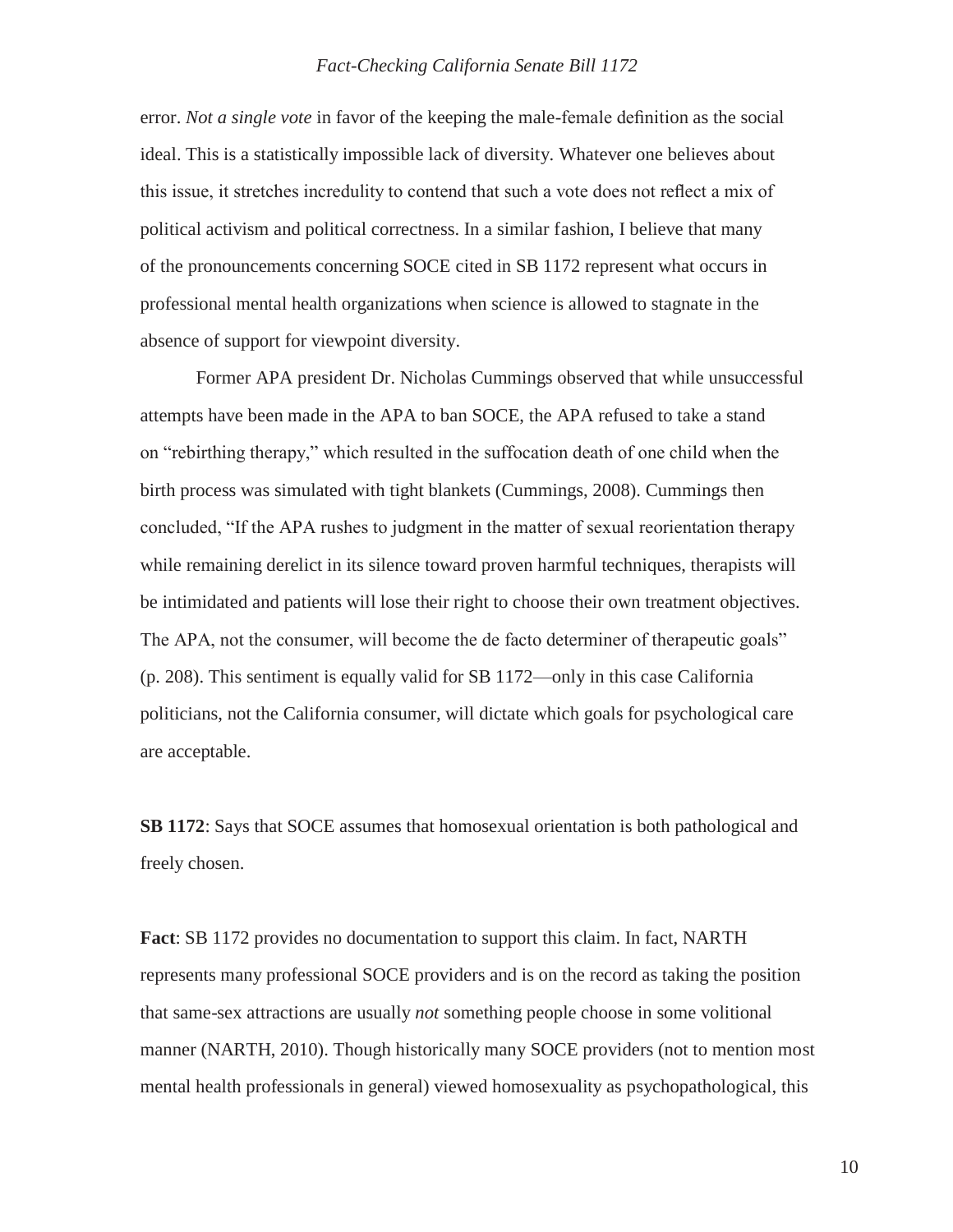is typically not the case today. NARTH's position is rather that same-sex attractions and behavior may reflect a developmental adaptation to certain biological and/or psychosocial environments, possibly in conjunction with a weak and indirect genetic predisposition. And while this adaptation may not constitute psychopathology per se, it does appear to place these individuals at greater risk for mental illness and physical disease, not all of which is likely to be attributable to social stigmatization.

In conclusion, this quick tour through some of the factual claims made by the sponsors of SB 1172 makes it clear that this legislation is playing fast and loose with its assertions about SOCE. It would be a travesty of immense proportions if the California legislature allows these falsehoods and inaccuracies to be enshrined into California law. It would also constitute a corruption of the political process by activists who would certainly invite a legal challenge.